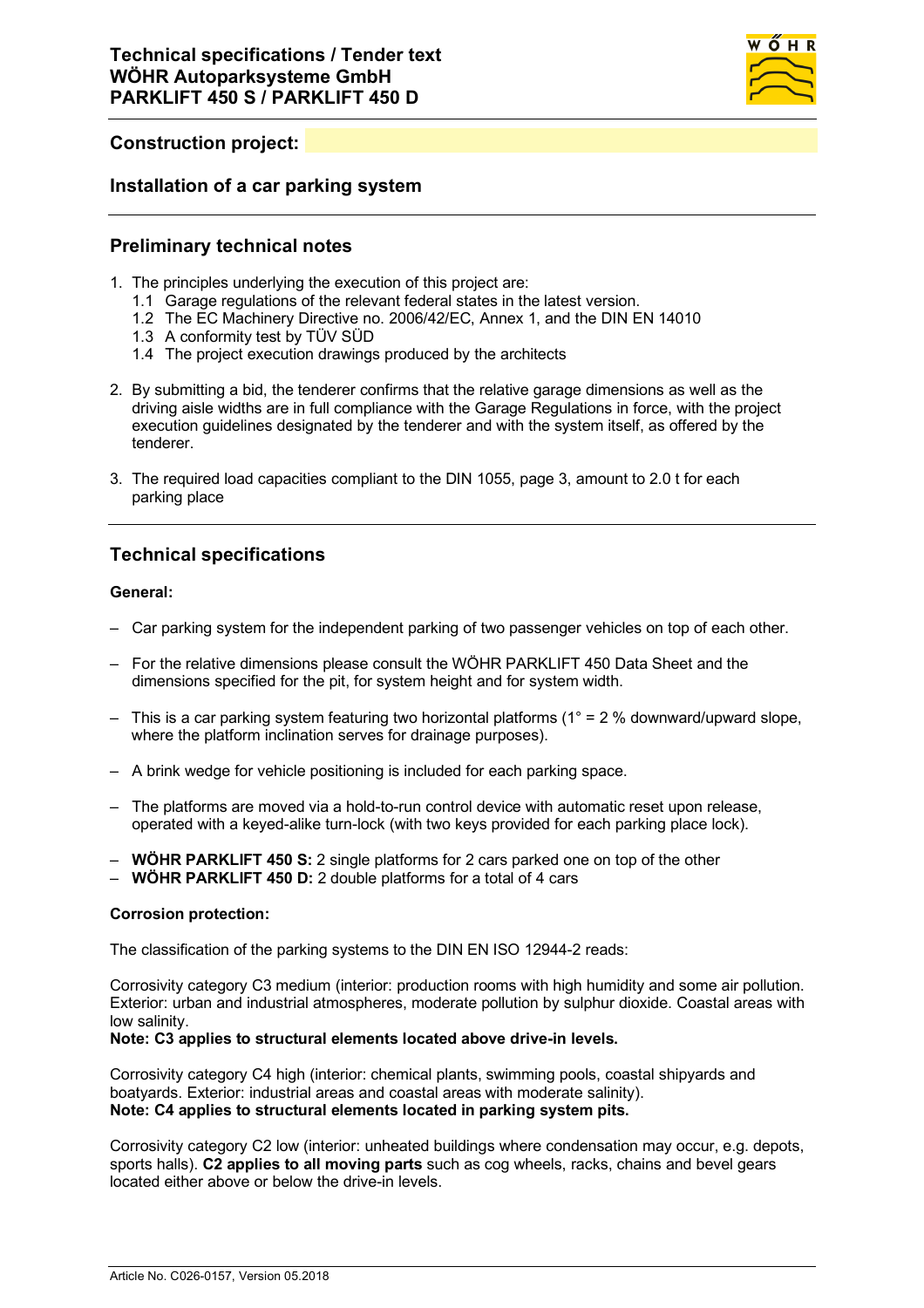

- Drive plates, contact plates, cover plates and any possible platform extension sections to be hot dip galvanised with a zinc coating of approx. 45 my (compliant to the DIN EN ISO 1461).
- Side wall plates and central wall plates to be hot dip galvanised compliant to the DIN EN ISO 1461, with a zinc coating of approx. 55 my.
- Screws, nuts and flat washers of the drive plate mount: Fastening of the drive plate mount to the side and middle wall plates to be performed using zinc flake coated self-tapping screws with a zinc coating of approx. 12–15 my, or an equivalent alternative. Nuts and flat washers to be hot dip galvanised compliant to the DIN 50961, with a zinc coating of approx. 5–8 my.
- For further details see additional sheet Surface Protection 2017

### **Hydraulic power pack:**

It is possible to power several Parklift systems with a single hydraulic power pack unit, provided that they are installed side by side in a row (e.g. as is the case in an underground car park). Each Parklift is operated separately via its own individual control unit. It is therefore possible to either raise or lower the Parklifts simultaneously.

Standard systems feature on-board hydraulic power pack versions in which the power pack is normally fixed onto the rear, left-hand side of the top platform and this also for practical, noise prevention and sound insulation reasons.

Hydraulic circuit pipes and electrical cables must to be laid-in internally to the system (not fixed onto the walls or running along the floor – this to prevent corrosion hazards!)

#### **Preparation works to be performed by the customer:**

- 1. Mains power supply cabling up to the main switch and connection to the main switch (electrical works to be compliant to the specifications on the WÖHR PARKLIFT 450 Data Sheet).
- 2. In compliance with the DIN EN 60204, all systems are to be hooked up onsite to an equipotential bonding safety lead-out connection, with grounding spaced at a maximum distance of every 10 m.
- 3. Acceptance certification performed by an expert, if not formally included in the offer.
- 4. Guard-rails, safety fences and barriers applicable to the structural frame, as required under the DIN EN ISO 13857.
- 5. Parking place numbering, if required.
- 6. Warning stripes along the pit edges, 10 cm wide, yellow/black, compliant to the ISO 3864.
- 7. We recommend the construction of a drainage channel in the front end sections of the pit, either connected up to a floor drain or to a drainage pit (50x50x20 cm). Sideways sloping is possible only inside the channel, not in the remaining sections of the pit. Sideways sloping in longitudinal direction is based on the specified construction dimensions. Installation of an oil and/or petrol separator unit in the drainage connection to the sewerage system is recommended. Coating of the pit flooring is recommended, in the interests of environmental conservation.
- 8. The quality of the concrete must be compliant to the static requirements of the building, with minimum grade C20/25 concrete for the dowel fastening sections.
- 9. Possible wall breakthrough works compliant to the WÖHR PARKLIFT 450 Data Sheet.
- 10. Sufficient lighting of the driving aisle and of the parking places if necessary.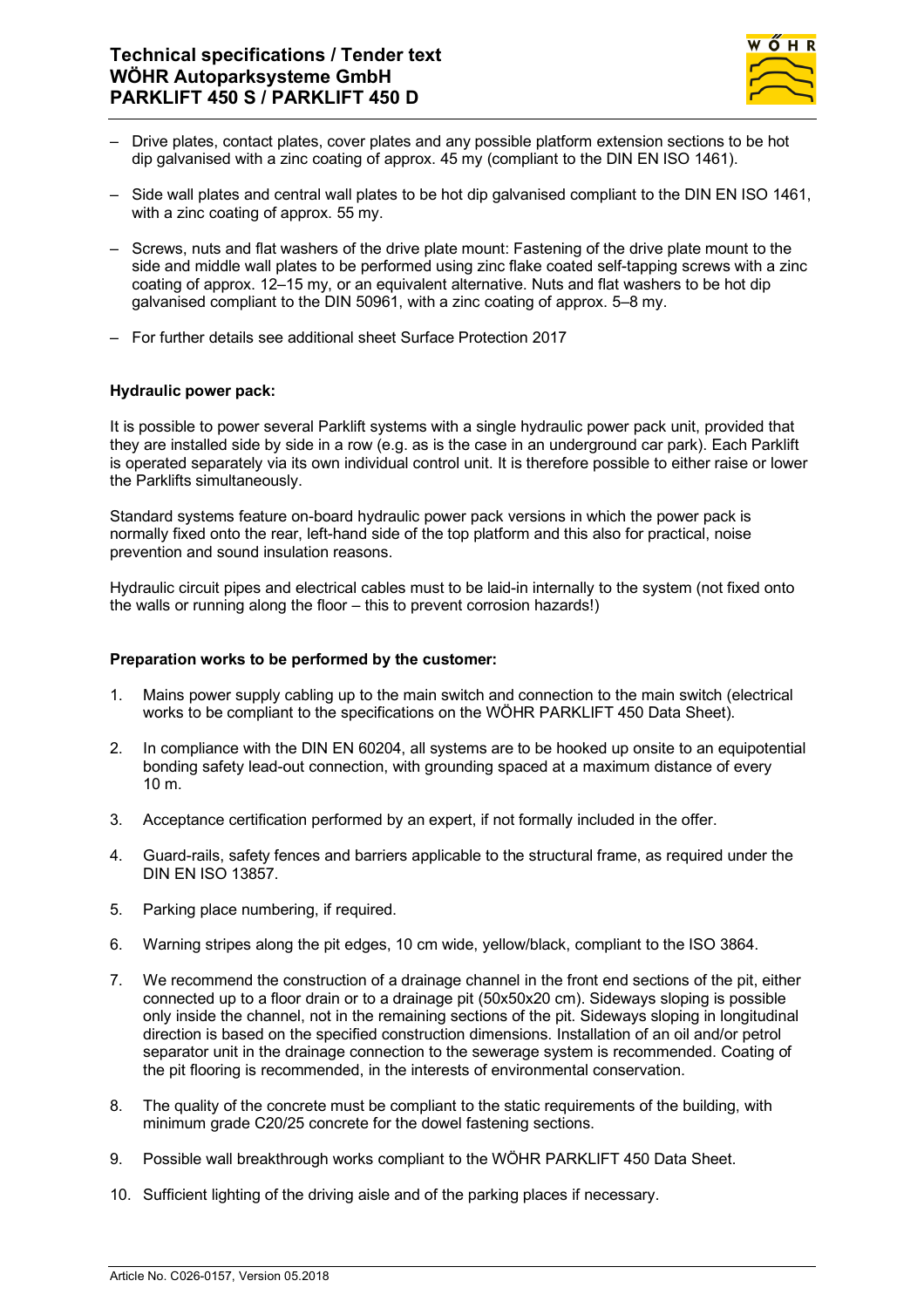

## **Scope of operations UP TP**

```
Item 1.00.
```
Car parking system for **two cars** featuring platforms with horizontal access.

*(Select the values or fill in any differing construction dimensions)*

| Pit depth:<br>at front $(A)$ / at rear $(B)$                                                                                                                                                                              |             |         | cm       |                                      |   |      |
|---------------------------------------------------------------------------------------------------------------------------------------------------------------------------------------------------------------------------|-------------|---------|----------|--------------------------------------|---|------|
| Clear height above<br>the entrance level (H):                                                                                                                                                                             |             |         | cm       |                                      |   |      |
| Vehicle height:                                                                                                                                                                                                           | upper level |         | cm       |                                      |   |      |
|                                                                                                                                                                                                                           | lower level |         | cm       |                                      |   |      |
| Vehicle length:                                                                                                                                                                                                           |             |         | 500 cm   |                                      |   |      |
| Parking space width:                                                                                                                                                                                                      |             |         | 230 cm   |                                      |   |      |
| Platform load:                                                                                                                                                                                                            |             | $2,0$ t |          |                                      |   |      |
| including installation and freight costs, free delivered to the installation site<br>including electrical installation operations from the power pack onwards<br>including inspection certification by a technical expert |             |         |          |                                      |   |      |
| WÖHR PARKLIFT 450- $\frac{\ }{\ }$ / $\frac{\ }{\ }$<br>or its equivalent                                                                                                                                                 | S           |         | Piece(s) | $\epsilon$ and the set of $\epsilon$ | € | 0,00 |
|                                                                                                                                                                                                                           |             |         |          |                                      |   |      |
| Item 1.10.                                                                                                                                                                                                                |             |         |          |                                      |   |      |
| Car parking system for four cars,<br>otherwise, as described under item 1.00.                                                                                                                                             |             |         |          |                                      |   |      |
| WÖHR PARKLIFT 450- $\frac{\ }{\ }$                                                                                                                                                                                        | D           |         |          |                                      |   |      |
| or its equivalent                                                                                                                                                                                                         |             |         | Piece(s) | $\epsilon$ and the set of $\epsilon$ | € | 0,00 |
| Item 1.20.                                                                                                                                                                                                                |             |         |          |                                      |   |      |
| Hydraulic power pack                                                                                                                                                                                                      |             |         | Piece(s) | $\epsilon$ and the set of $\epsilon$ | € | 0,00 |
|                                                                                                                                                                                                                           |             |         |          |                                      |   |      |
| Net total price<br>plus 19 % VAT                                                                                                                                                                                          |             |         |          |                                      | € | 0,00 |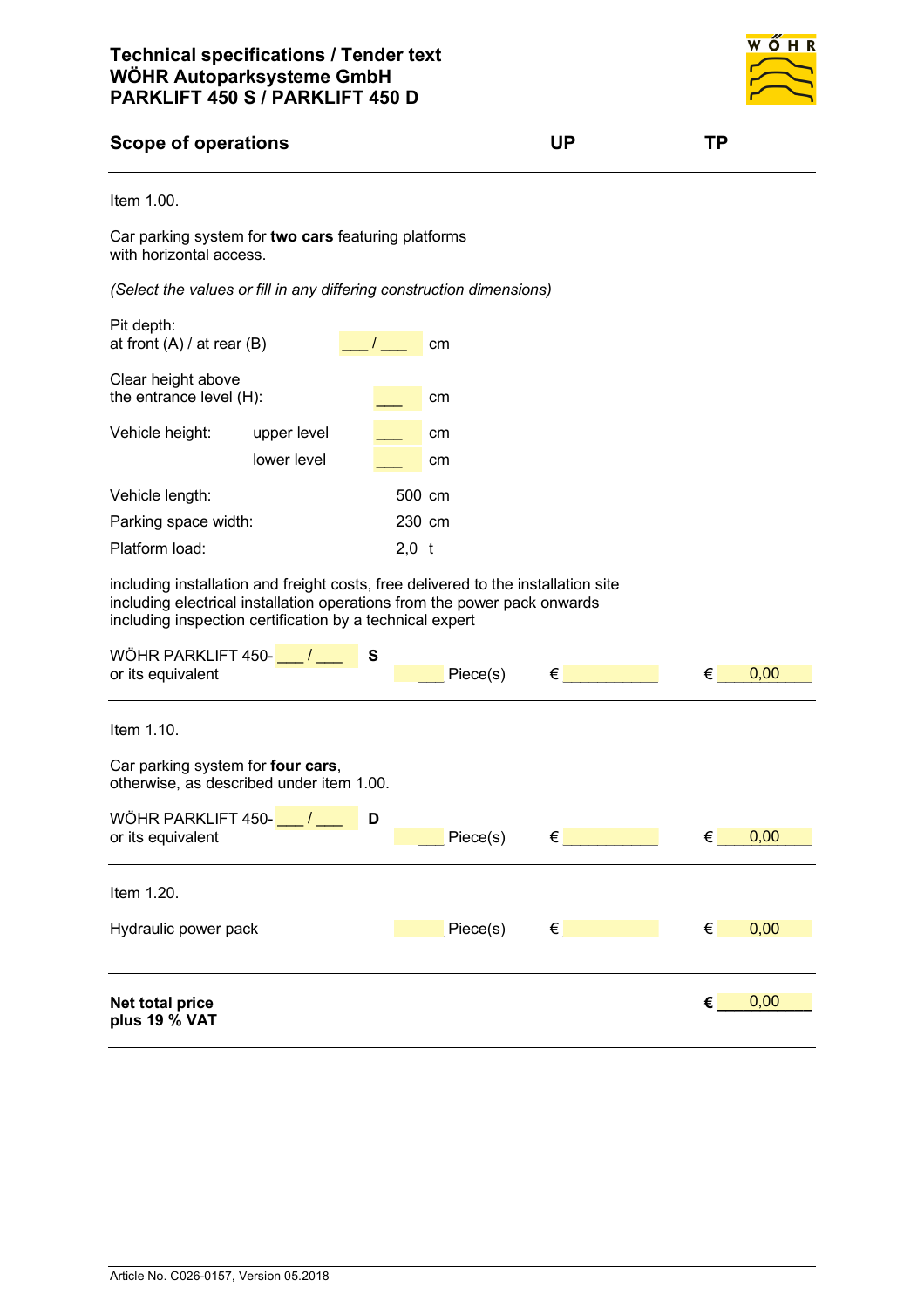## **Technical specifications / Tender text WÖHR Autoparksysteme GmbH PARKLIFT 450 S / PARKLIFT 450 D**

| M | ١ | н. | ĸ |
|---|---|----|---|
|   |   |    |   |
|   |   |    |   |

| Item 1.20.1                                                                                                                       |          |                                      |                                   |
|-----------------------------------------------------------------------------------------------------------------------------------|----------|--------------------------------------|-----------------------------------|
| Surcharge for the lockable main switch                                                                                            | Piece(s) | $\epsilon$ and the set of $\epsilon$ | 0,00<br>$\epsilon$ and $\epsilon$ |
| Item 1.20.2                                                                                                                       |          |                                      |                                   |
| Surcharge for lay-in of the feed cables<br>from the main switch to the power pack                                                 | Piece(s) | $\epsilon$ and the set of $\epsilon$ | 0,00<br>€                         |
| Item 1.30. * Contingency item *                                                                                                   |          |                                      |                                   |
| Surcharge for a larger platform width<br>cm                                                                                       | Piece(s) | $\epsilon$ . The set of $\epsilon$   | 0,00<br>€                         |
| * Contingency item *<br>Item 1.40.                                                                                                |          |                                      |                                   |
| Surcharge for a larger platform width<br>cm                                                                                       | Piece(s) | $\epsilon$ and the set of $\epsilon$ | 0,00<br>€                         |
| * Contingency item *<br>Item 1.50.                                                                                                |          |                                      |                                   |
| Surcharge for increase of the platform<br>load to 2.6 t for each parking place<br>Single unit                                     | Piece(s) | $\epsilon$                           | 0,00<br>€                         |
| * Contingency item *<br>Item 1.60.                                                                                                |          |                                      |                                   |
| Surcharge for increase of the platform<br>load to 2.6 t for each parking place<br>Double unit                                     | Piece(s) | €                                    | 0,00<br>€                         |
| Item 1.70.<br>* Contingency item *                                                                                                |          |                                      |                                   |
| Surcharge for measures aimed at the<br>reduction of structure-borne sound<br>insulation, compliant to the DIN 4109<br>Single unit | Piece(s) | $\epsilon$ . The set of $\epsilon$   | 0,00<br>€                         |
| * Contingency item *<br>Item 1.80.                                                                                                |          |                                      |                                   |
| Surcharge for measures aimed at the<br>reduction of structure-borne sound<br>insulation, compliant to the DIN 4109<br>Double unit | Piece(s) | $\epsilon$ and the set of $\epsilon$ | 0,00<br>€                         |
| Item 1.90.<br>* Contingency item *                                                                                                |          |                                      |                                   |
| Surcharge for increased noise<br>abatement measures.<br>Sound pressure level max. 27 dB (A)<br>Single unit                        | Piece(s) | $\epsilon$                           | 0,00<br>€                         |